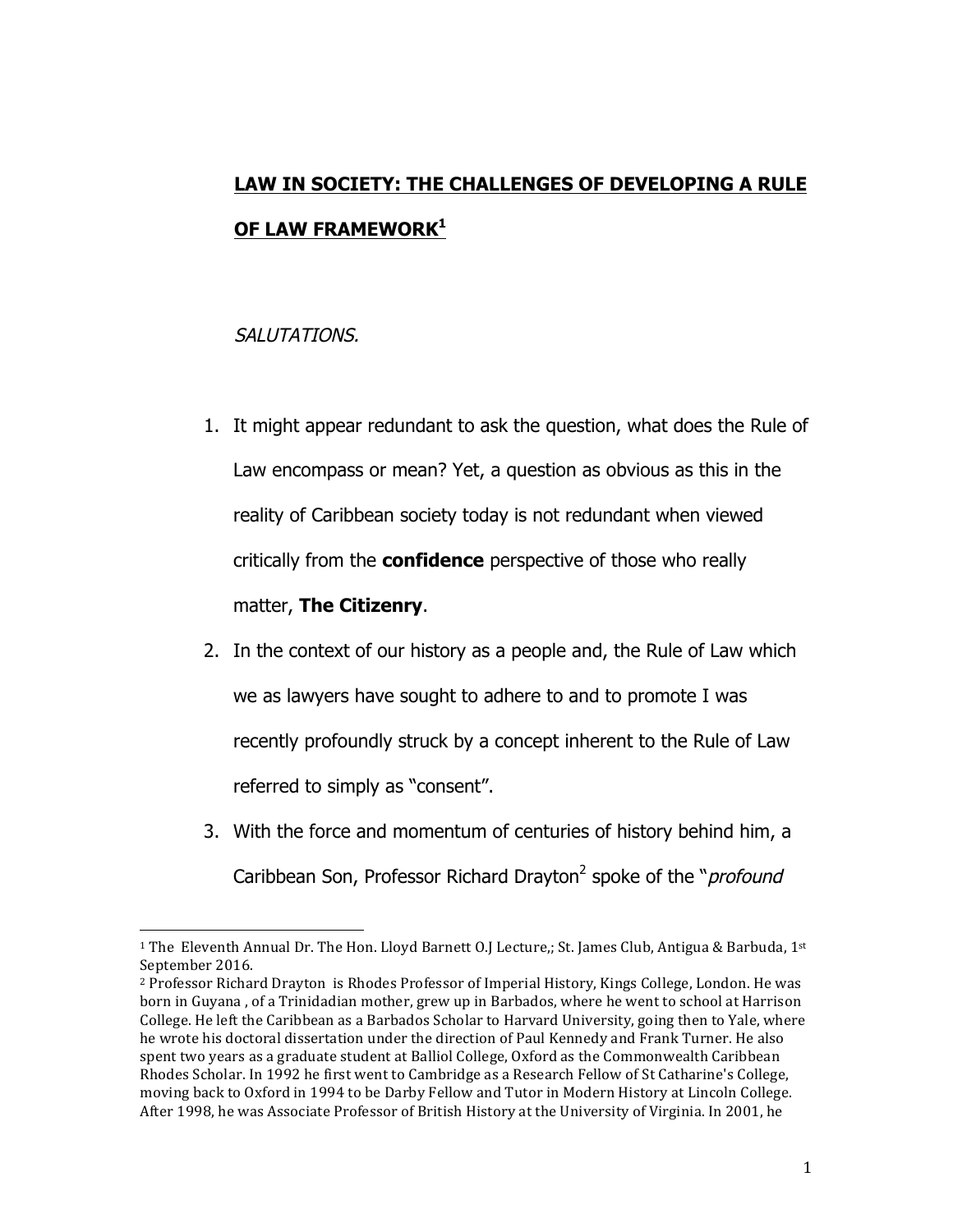and unacknowledged constitutional crisis" in which we find ourselves across the Caribbean, whilst pointing out that he was not referring to a crisis of an armed gang kidnapping the legislature or seeking by force of arms to command the executive, nor of the executive seeking to act outside the law, or to control the judiciary. He referred to the Rule of Law emerging "at the tension between three elements", the legislature, judicial review and consent. He identified consent as being the condition "through which men and women choose to live within [the] rules, even to embody them, so that the law describes not external compulsion but the way a community freely lives." Developing on his thesis that our colonial history has denied this consent and rendered deficient the inherent fabric of our Rule of Law framework, he posits this crisis as being applicable to " both governors and governed, and of their relationship to the res publica, to the commonwealth and the collective good." He was at the time delivering a riveting Tour de Force of a lecture, entitled **Whose Constitution? Law, Justice and History in the Caribbean** in March,  $2016.<sup>3</sup>$ 

<u> 1989 - Andrea Santa Alemania, amerikana amerikana amerikana amerikana amerikana amerikana amerikana amerikan</u>

returned to Cambridge as University Lecturer in Imperial and extra-European History since 1500, and as Fellow and Director of Studies in History at Corpus Christi College. In 2002 he was awarded the Philip Leverhulme Prize for History. He was Visiting Professor of History at Harvard University in Spring 2009.

 $3$  The sixth edition of the Judicial Education Institute of Trinidad and Tobago's Distinguished Jurist Lecture Series was delivered by Professor Richard Drayton PhD FRHistS on Wednesday 2nd March 2016 at the Convocation Hall, Hall of Justice, Port of Spain, Trinidad and Tobago.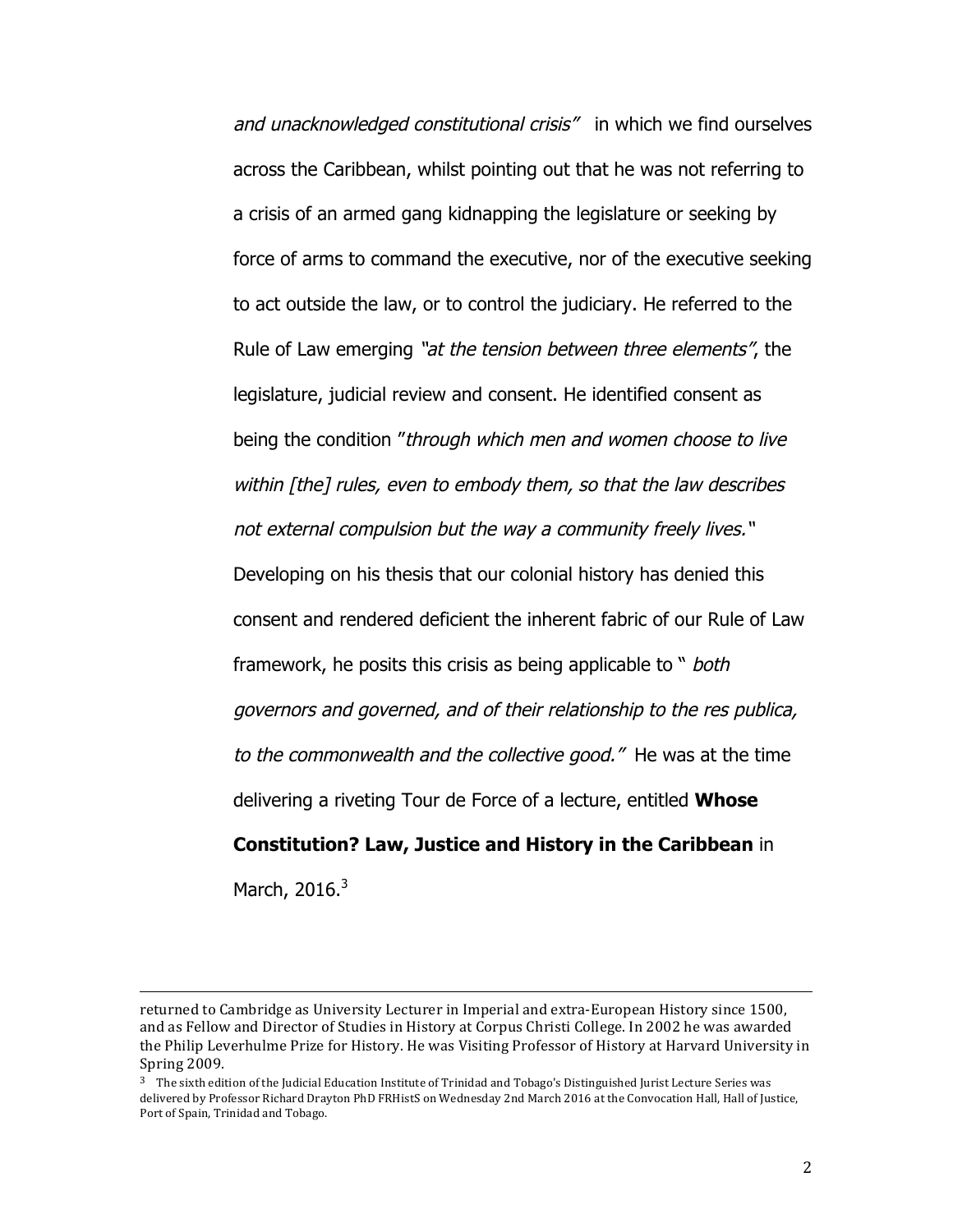- 4. We were reminded of the endemic violence which pervades the Caribbean - now, our everyday normal. This crisis is daily evident in that other normal in the very fabric of our societal structure. Professor Drayton again: "Less immediately shocking but over time far more destructive …our at best careless attitudes to work, and to the care of nature and our buildings, and at worst a predatory relationship to the state apparatus and the environment, where individuals and companies seek to strip private wealth out of state assets…"<sup>4</sup>
- 5. Consent derives from the consultative process, spoken to in conversations on the Rule of Law, espoused in a 2011 UN Report entitled **NEW VOICES: National Perspectives on Rule of Law Assistance.**
- 6. This **Report** brought together considerable talent, resources and work from Uganda, The Eastern Caribbean, Cambodia, Nigeria, Timor-Leste, Occupied Palestinian Territory, South Africa, Kenya, Ukraine, Peru, Sierra Leon, Nepal, Liberia. **NEW VOICES** was a platform for a conversation amongst national experts involved in strengthening the rule of law in developing and conflict-affected countries, in order to enrich the debate on the effectiveness of Rule of Law assistance.

<sup>&</sup>lt;sup>4</sup> Drayton pp 2-3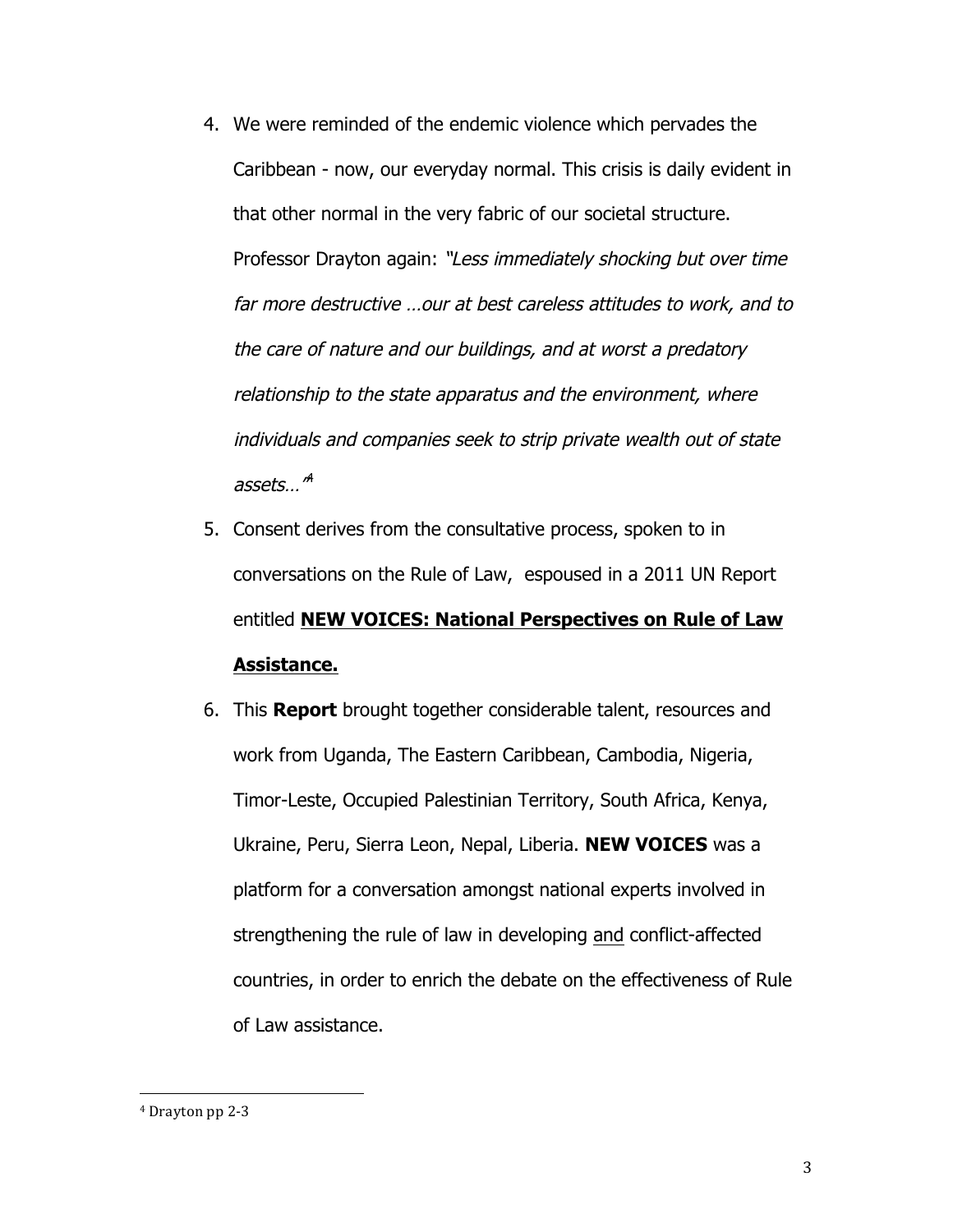- 7. Among those **NEW VOICES** were the Right Honourable Sir Dennis Byron, (then President of the International Criminal Tribunal of Rwanda), whom we salute this evening amongst us, President of the Caribbean Court of Justice, and the Honourable Mr. Justice Adrian Saunders, then and now, Judge of the Caribbean Court of Justice.
- 8. The conclusions and recommendations of **NEW VOICES** stressed repeatedly the value input of national leadership in a rule of law framework, grounded in the needs of society and, responding to the circumstances of the people.
- 9. **NEW VOICES** stressed too the need for continued oversight and, an enduring measurable rule of law framework. Where local stakeholders bring to the table knowledge of local context and conditions, legal systems and cultures of change.<sup>5</sup> This must be prioritized and understood as a process, not an event, investing in the collection of solid baseline data including administrative and perception surveys, at the design stage and before the implementation of programmes. $6$
- 10. There can be no gainsaying that among our Caribbean Island States, the Institutions to be nourished and strengthened through **National Leadership** will be those which secure to our citizenry the core attributes of such a rule of law framework.

 $5$  New Voices; pp 47-48

 $6$  Ibid p. 23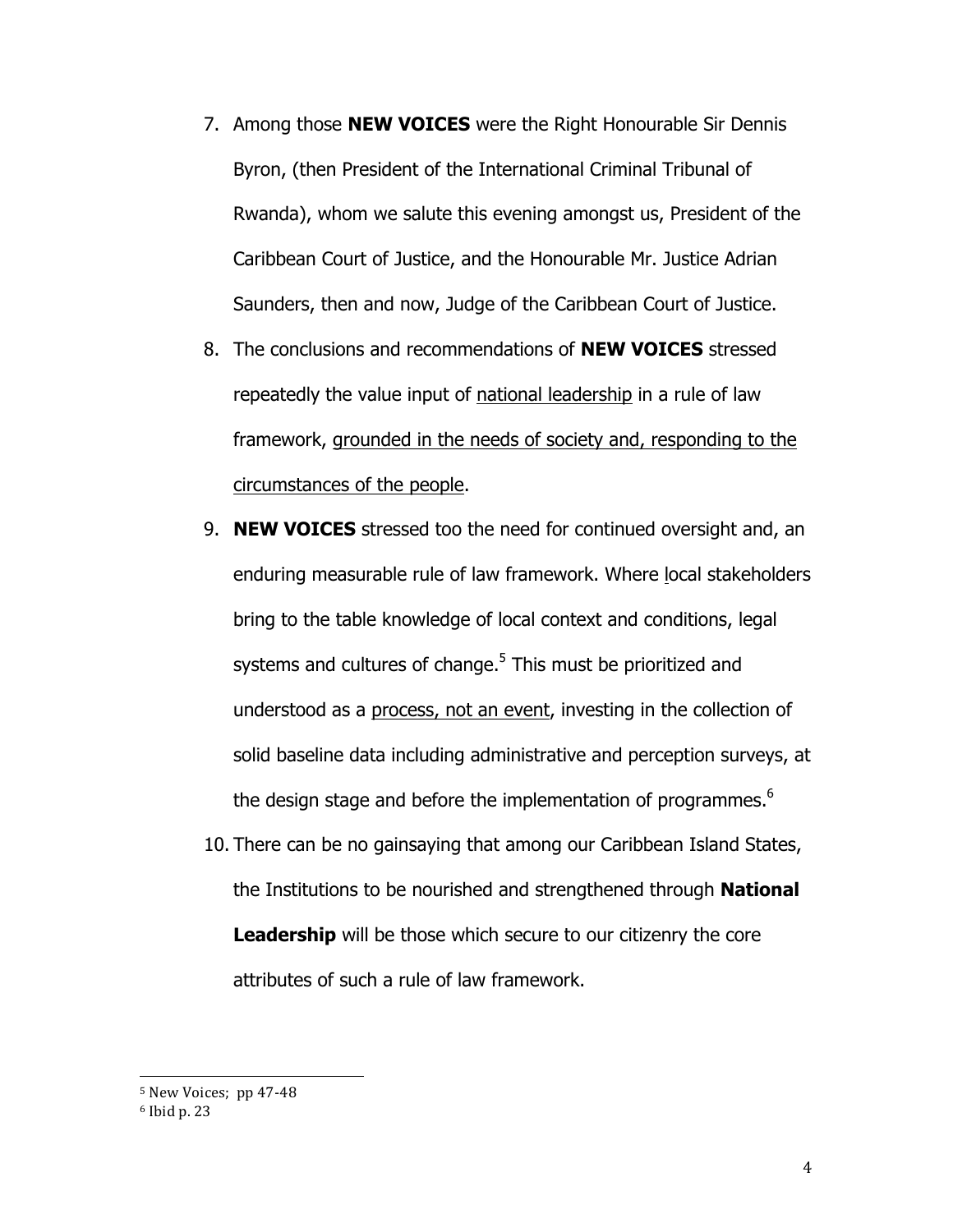- 11. This evening, in our stocktaking, we can salute our very own Council of Legal Education, allied with the University of the West Indies Faculty of Law. We can reflect with pride, on the National Leadership role of the many Lawyers spawned by these Institutions over four decades in their service to our Caribbean Society. We can look too, with justifiable pride at the Institution of a Caribbean Judiciary, led and manned in most part by Graduates of the UWI and the CLE. Living testimony to the foresight and vision of the Caribbean Founding Fathers of a Caribbean legal education.
- 12. The history and origins of the concept of West Indian legal education are all well chronicled.<sup>7</sup> **Repetition is not warranted.** Permit me to pause to salute amongst us this evening, as well, the Right Honourable Dr. Lloyd Barnett O.J. We may nevertheless remind ourselves from among the founding fathers of one particularly prescient (1965) Lecture<sup>8</sup> by Sir Hugh Wooding TC, QC, Chief Justice of Trinidad and Tobago as he heralded the coming into being of the UWI Faculty of Law and in due course, the Law Schools under the auspices of the Council of Legal Education:

 $7$  We need go not much further than the seminal Barnett Report and, among others, publications by other Chairmen, not least J. Emile Ferdinand QC and, the Honourable Mr. Justice Dennis Morrison, President of the Court of Appeal of Jamaica.

<sup>&</sup>lt;sup>8</sup> COURTS AND METHODS OF ADMINISTERING JUSTICE. Paper submitted at Third Commonwealth Law Conference, Sydney, Australia, August 1965.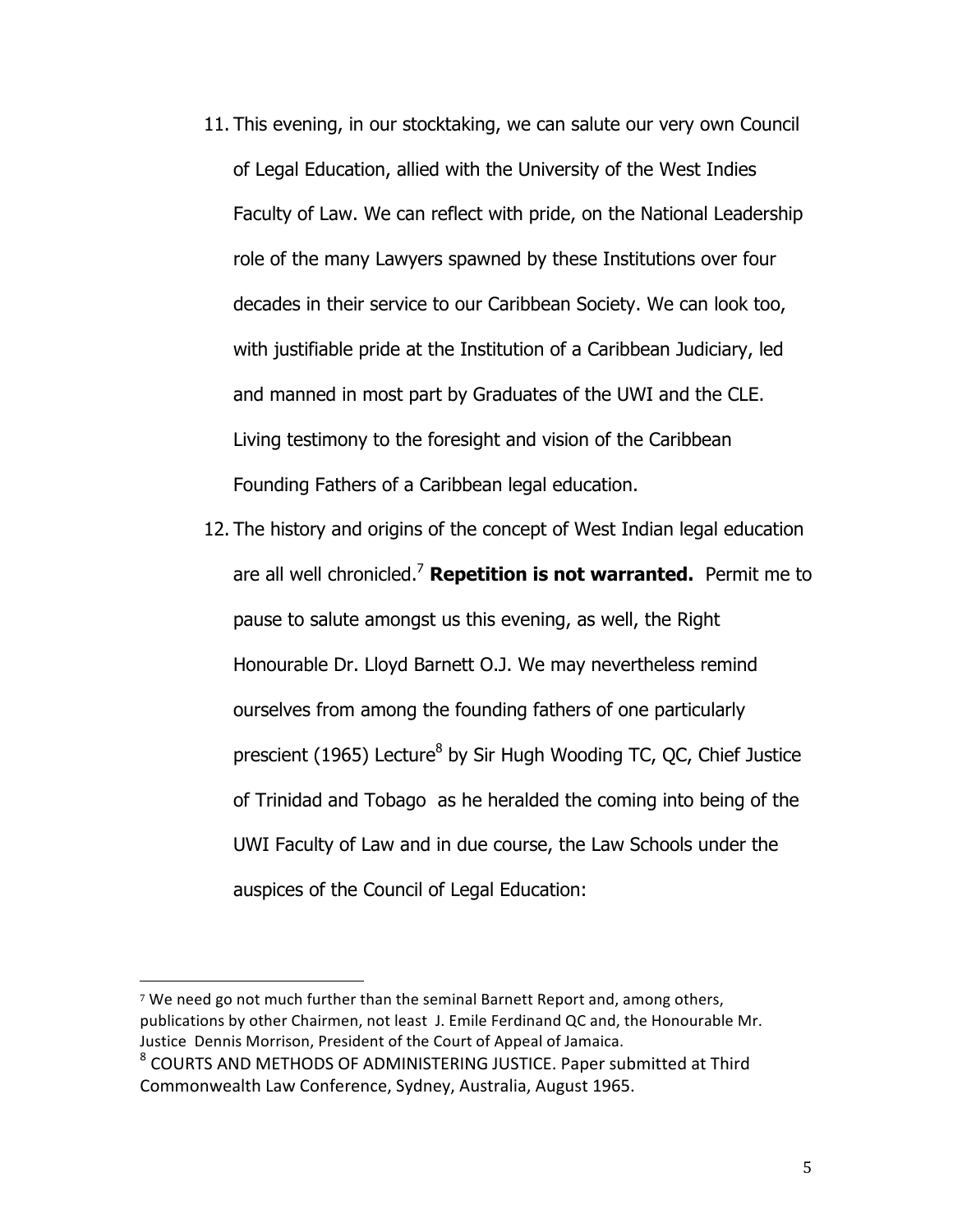"The place of law as a continuing moral force in any community can only be secure if law possesses an element of growth such as will make it adaptable to new situations and to the constant shifting of social pressures which are inevitable in the modern democratic society. That has been the virtue of the common law. But the conservatism which is so characteristic of lawyers has too often… kept in check, and sometimes for unduly long periods, the advancement of legal ideas and the improvement of the administration of justice…" (Emphasis supplied)

13. In our stocktaking in 2016 there can be no room for conservatism, nor for indifference or complacency. The challenges are many; some might say urgent. The Question is - **Where do we go from here?** It would be a mammoth undertaking in its own right, beyond this evening's conversation to attempt to address the many pressing issues which that question prompts.

14. It is however a Pivotal Question! With more time we will need to reflect on it against the undeniable backcloth of our history, so recently rendered by Professor Drayton. If we accept the thesis postulated by his searing expose $9$  of the degree to which our British Colonial history has left us and our publics today "like victims of a long period of confinement

…[still carrying] …the manners of the prison even after our liberation" , that "The worm in the mango of our constitution is an idea of law as

<sup>&</sup>lt;sup>9</sup> 1962 Colonial Office archives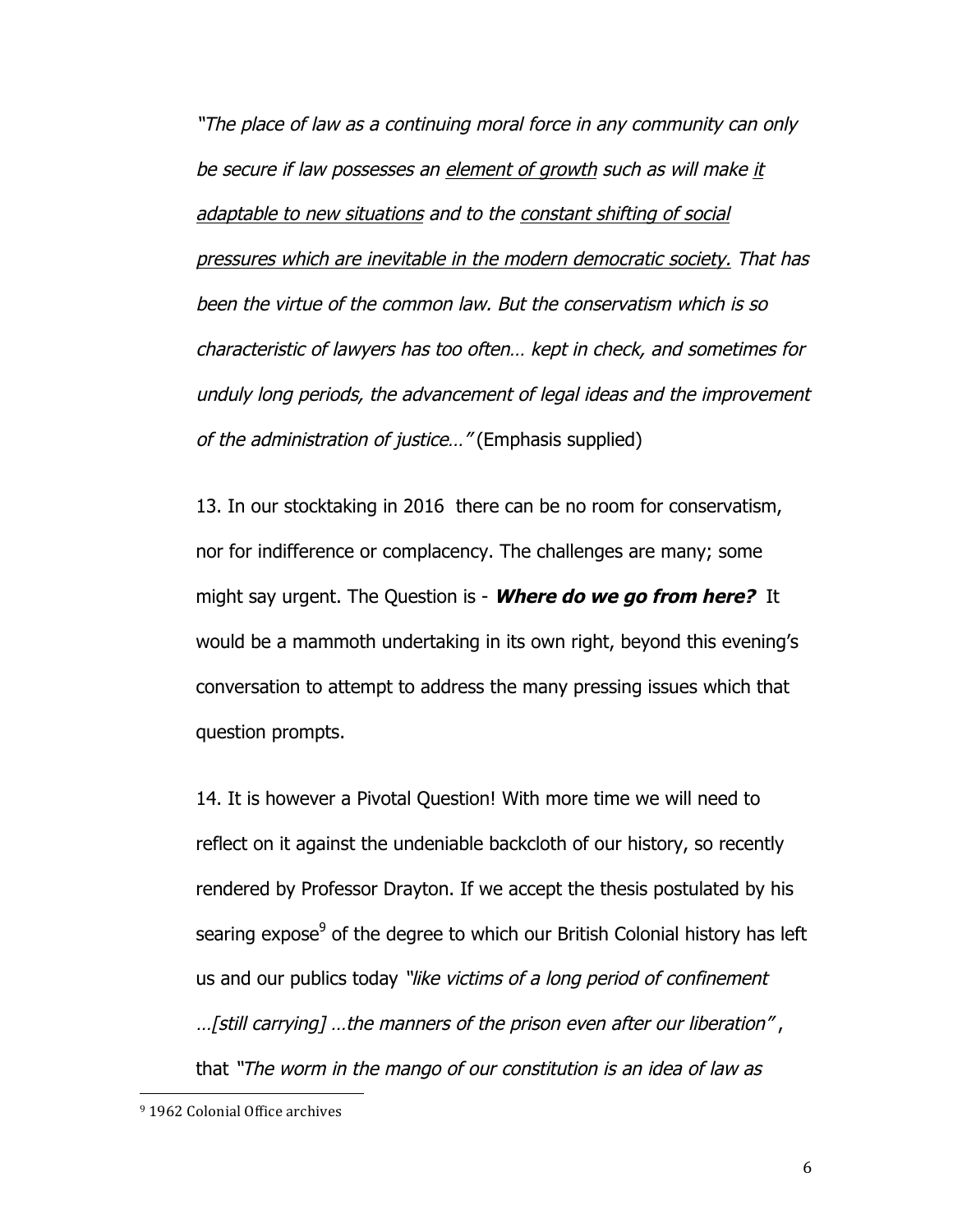domination and subordination...  $^{\prime\prime}$ <sup>10</sup> we may be the more competent to seize the opportunity at the crossroad at which we find ourselves, tasked as we are with responsibility for the administration of a Caribbean Legal Education.

15.We might pause, appropriately to acknowledge Sir Hugh's 1965 challenge. This gives pertinent meaning to the 2016 injunction of Professor Drayton, "It may be in the Caribbean, 50 years after independence, that we must become our own founding fathers and mothers. Our task, one in which legislators, judges and citizens must share, is to create a constitutional identity which we can claim as our own precious heritage. The first step towards this is to recognise that parliamentary sovereignty as won in 1962 was only the prelude to a much harder and slower work of economic, cultural and spiritual decolonisation …This deserves your attention as judges and citizens because no incarceration, flogging or hanging can do the work of rooting the law in the spirit of the people. … Laws can only move from external constraint to inner inspiration, if they are grounded in justice and embody the personality of all citizens**.** …It would involve too the search within all our ancestral traditions – Amerindian, African, Hispanic, French, East Indian and Chinese for resources of value to bring to the ordering of our world  $\ldots$ "<sup>11</sup>

 $10$  Professor Drayton,  $6<sup>th</sup>$  [EI Distinguished Lecture. (emphasis suppied).

<sup>&</sup>lt;sup>11</sup> Professor Drayton. supra. (emphasis supplied).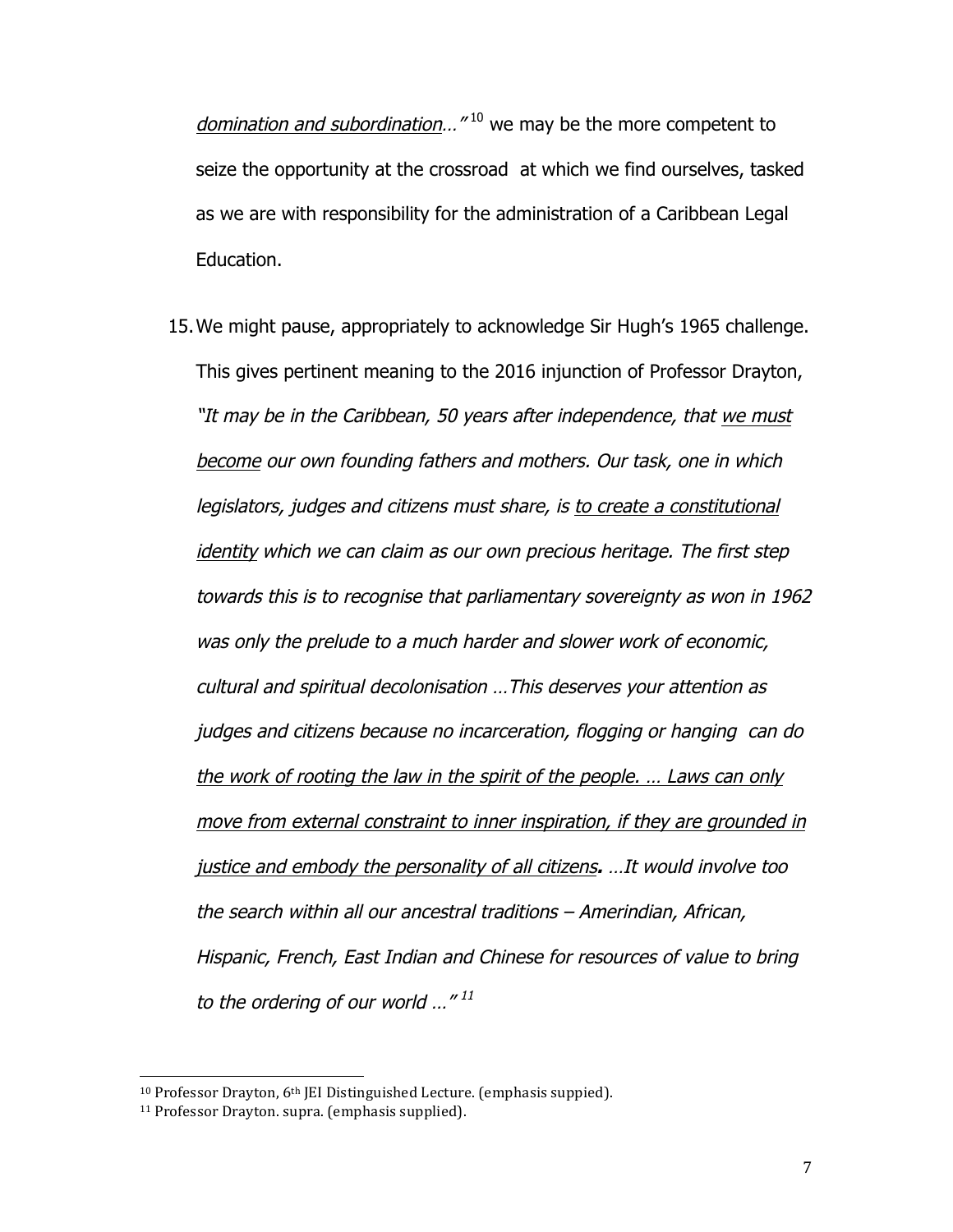16.If we are persuaded by this thesis, it appears then that the challenges are more than space, market saturation or standards, as legitimate as those are.

**We are having to come to terms with the crisis of the governors and the governed, the worm eating at our self esteem and, finding and affirming our Caribbean identity. There are conversations which must begin to occur and be sustained:** Among our **Universities**, the UWI (the University of Guyana and other Caribbean Universities) our **uniquely constituted Council of Legal Education** through its constituent parts<sup>12</sup>, the **legal profession**, both in its traditional and broader identity to include its blend with business and transactional enterprise, **corporate society, civil society** and other **stakeholders** of **our Caribbean space**. **Conversations about the legal profession in the Caribbean today, relevance, resources and societal needs.**

17.In reflecting, well might we remind ourselves of the relevance and quality which now transcends through, forged from the vision which founded the UWI/CLE and existing today in the promise of our Judiciary. A beacon of that transcendence was delivered by the Honourable Mr. Justice Saunders JCCJ 13 in 2012.

<sup>&</sup>lt;sup>12</sup> Chief Justices, Attorneys General and Bar Representatives.

 $13$ The Judicial Education Institute (TTJEI) hosted its second Distinguished Jurist Lecture in the Convocation Hall at the Hall of Justice, Knox Street, Port of Spain, on July 12, 2012 with that year's presentation by the Honourable Mr Justice Adrian Dudley Saunders, JCCJ.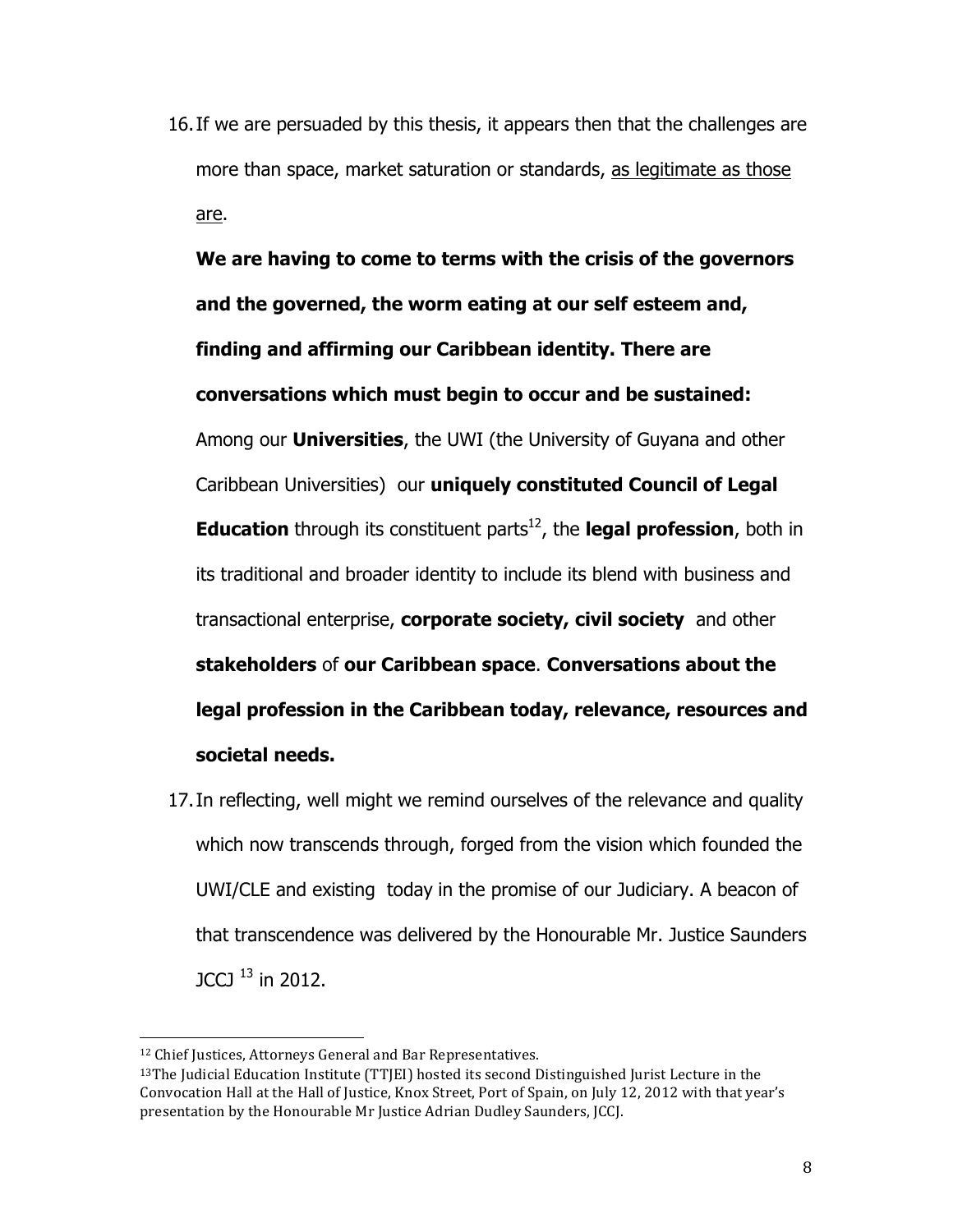- 18.I hope that I do no significant injustice to that seminal Lecture by attempting to summarise<sup>14</sup> what I consider (for these purposes) to be the most salient points:
	- i) Interpretation of law is never neutral. The law serves interests and, judges must seek to discover precisely what those interests are, in order to better inform themselves about the manner in which effect should be given to the law. The interpretive function should always consider the history of the law, the purposes it served when it was made and the interests it currently serves.
	- ii) The **rule of law** in this context means a lot more than guaranteeing simple adherence to the law. **It implies as well legal accountability, fairness, respect for minorities, the observance of human rights, judicial independence, the separation of the powers, equality before the law, the absence of arbitrariness.**
	- iii) The advancing of good governance and the rule of law is central to the role of Courts in our developing democracies. It creates the conditions for the optimal social and economic development of our societies, quite apart from producing

<u> 1989 - Andrea Santa Andrea Andrea Andrea Andrea Andrea Andrea Andrea Andrea Andrea Andrea Andrea Andrea Andr</u>

 $14$  Whilst I do not, throughout, attribute direct quotations, the statements at sub-paragraphs  $(i)$ through (iii) are my summarized recap of some of the remarks of Saunders [CC], for which I take no credit and accept responsibility for any error..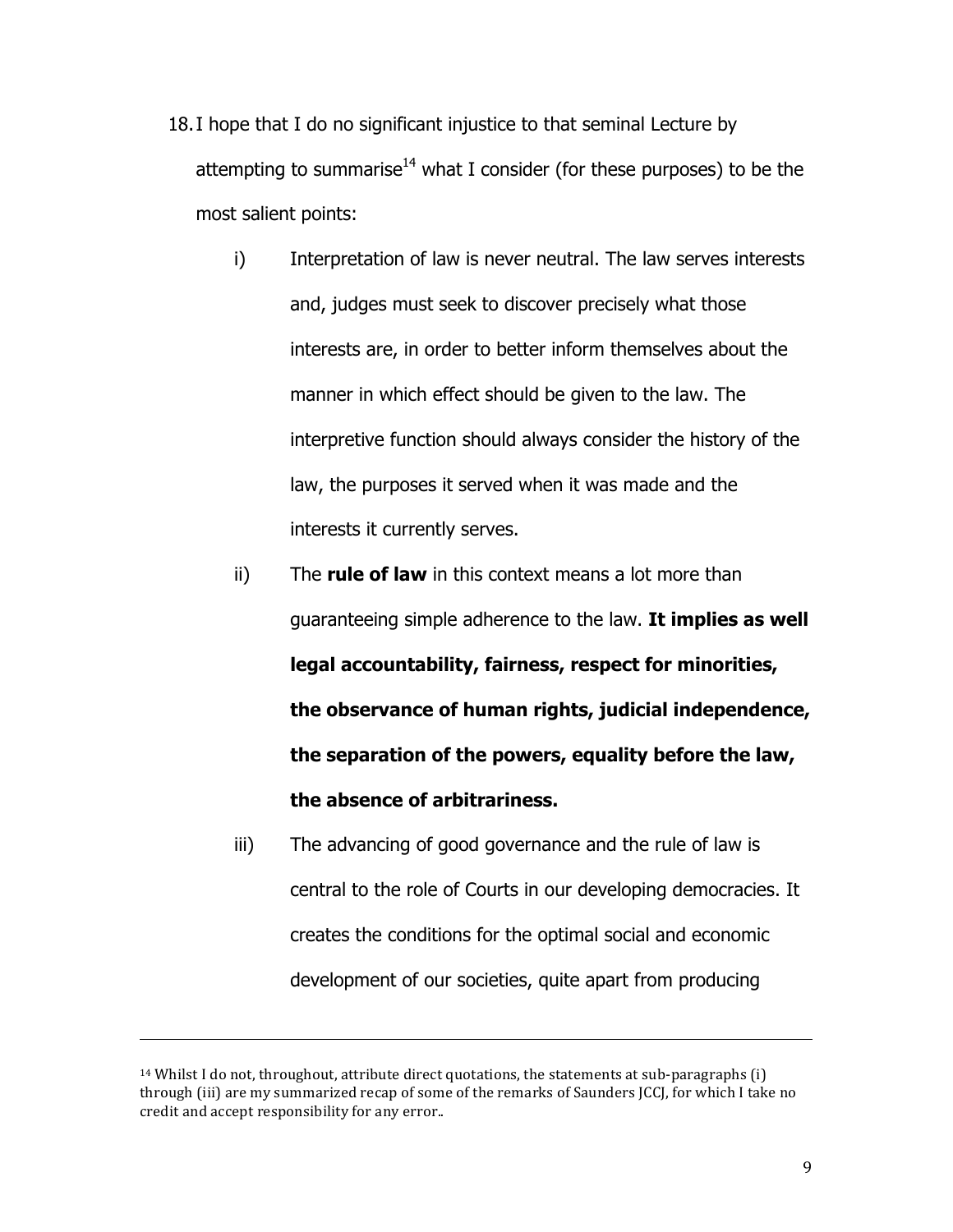justice for the citizenry. In multi-ethnic and multi-cultural societies, in particular, courts have a special responsibility to ensure equality of treatment.

- 19.The remarks of Mr. Justice Saunders, JCCJ lead me then, finally, to reflect on one of those core institutions through which we must help to create our awakening constitutional identity, the Caribbean Court of Justice,. At the end of Professor Drayton's lecture in March, I was among those invited by the Honourable Chief Justice of Trinidad and Tobago, the Honourable Mr. Justice Ivor Archie, ORTT to make brief remarks. I commented then on one further statement made by Professor Drayton, in his own focus on the contradiction of the continuing reliance of some of us on the Privy Council as our final Court of Appeal. He said this: "Any evolution towards a constitution suited, in Montesquieu's or Bolivar's sense, to our climate and manners, is thus permanently postponed. The importance of the Caribbean Court of Justice lies not merely in the better, cheaper and quicker justice it might provide us, but in the opportunity it gives us to become the centre of our own legal order, instead of being permanently at the periphery of another."
- 20.I endorsed that statement then as I do now. We have to take ownership of our process; a process which must involve not just historians, not just legislators, judges, lawyers, and educators but also our churches, civic society and more than ever, our consenting Caribbean people. The reality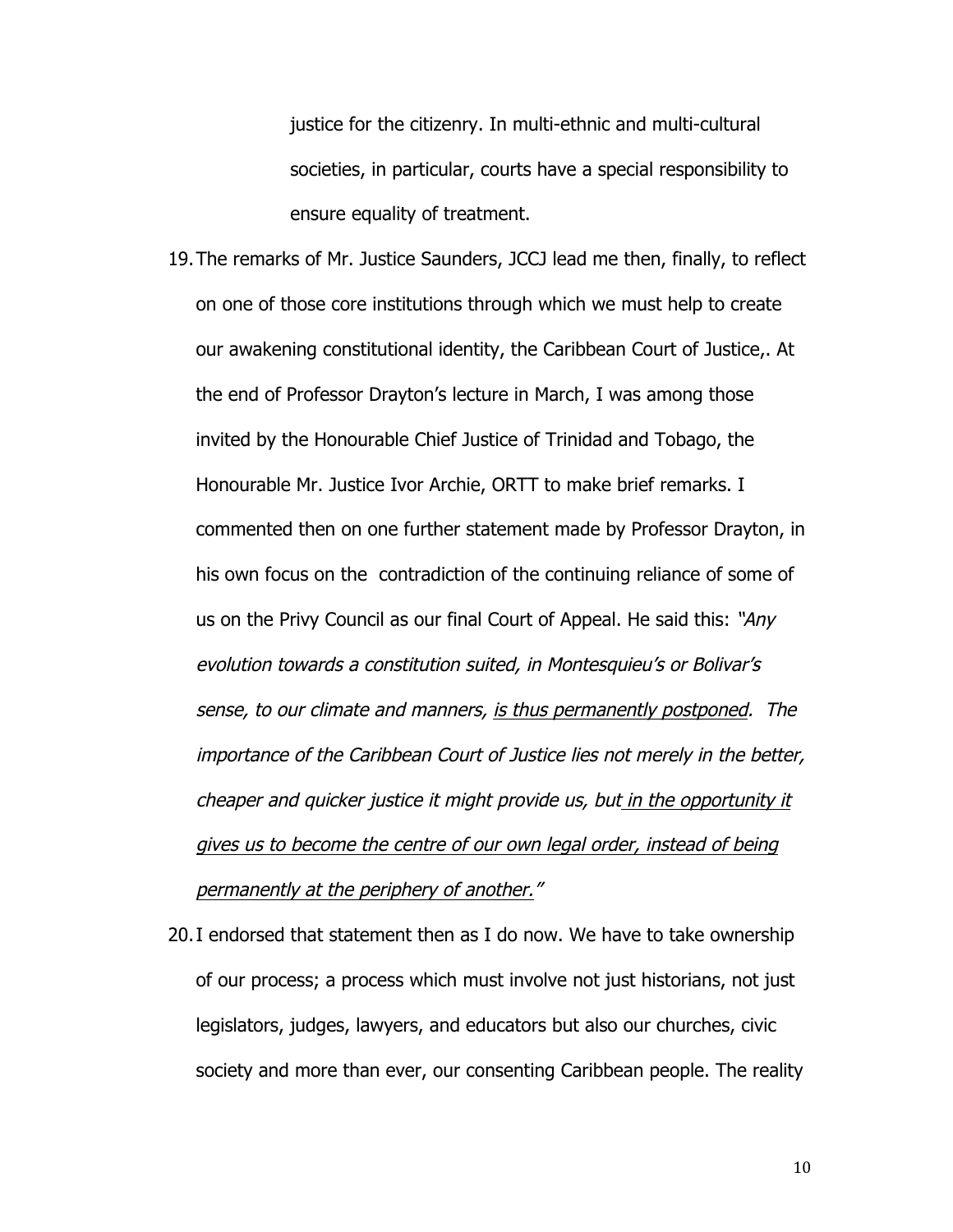is that as a Caribbean people today, if we are to take ownership of our destiny, we **cannot continue to exist at the periphery** of someone else's society.

- 21.Our quest for ownership, finally affirming our Caribbean Identity involves making hard choices … difficult choices – no one is suggesting a panacea. We can reflect on the parallel … those of us who have children, nieces or nephews. There comes that point in our lives when our young people will step out on their own … Tremulous though we might be, as parents, uncles/aunts in our fears that they will stumble and fall, we do not serve them well in **their** charting **their** destiny to lock them in their bedrooms, **wrapped in the cotton wool of our insecurity**.
- 22.Already the decisions of that Court have stamped their indelible print. To mention briefly only a few: The case of **Myrie,** out of Barbados. How many of us know of that case, all through the Caribbean, from Kingston in the north to Belmopan in Belize? The publics of the Caribbean are still speaking about the case. A young woman from Jamaica who went into Barbados and was strip searched by the Immigration and Customs officials. She brought her claim before the Caribbean Court of Justice in vindication of something that all of us as Caribbean people take for granted and treasure. Freedom of movement through the Caribbean, to play cricket, to marry, to love, to party, to work, to live, **To Be Caribbean.**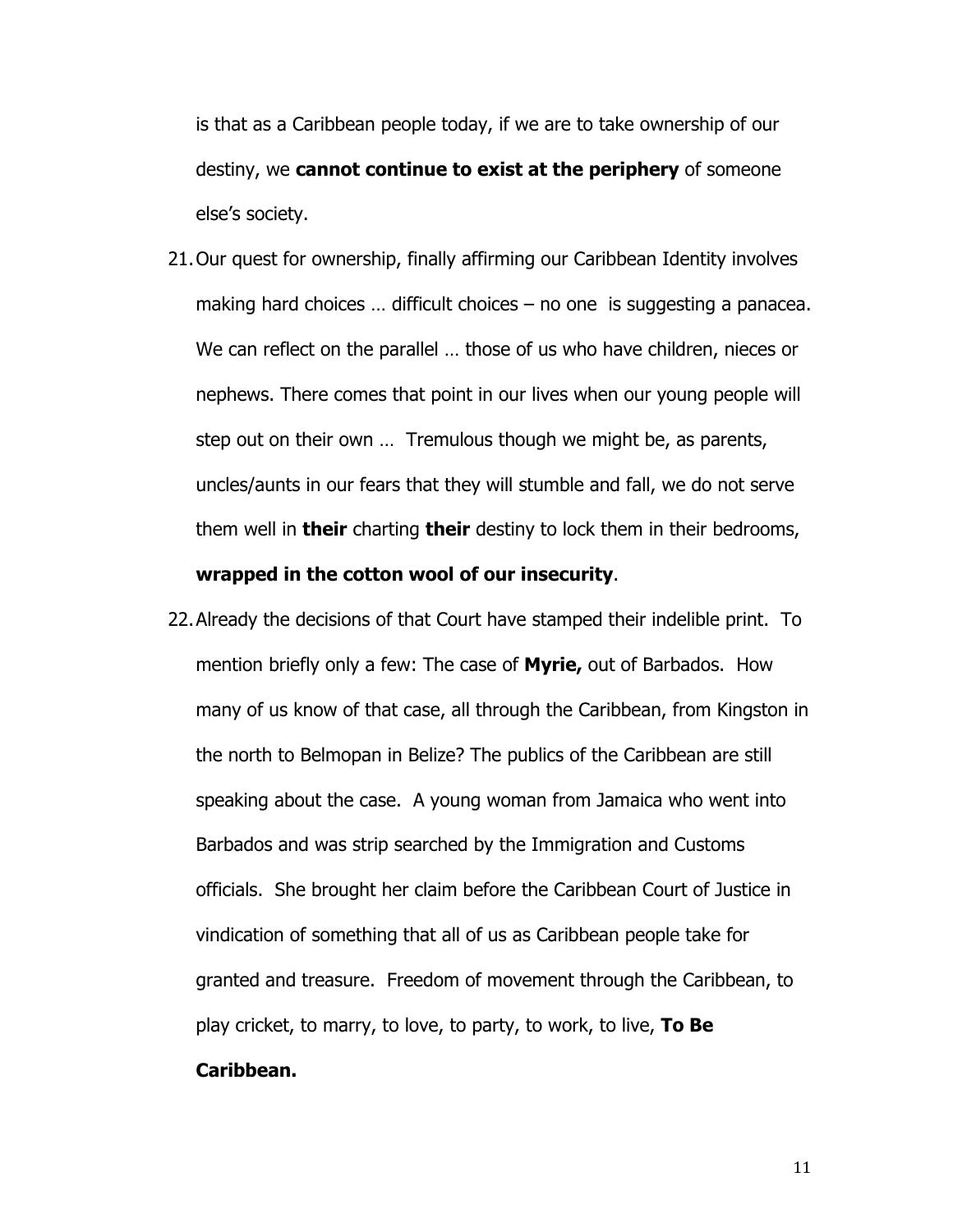She was awarded damages and compensation.

- 23.Another: **Marin,** out of Belize. Professor Drayton reminds us in his opening remarks that at worst, our tortured history has impelled us to seek predatory relationships with the State apparatus, with individuals and companies seeking to strip private wealth out of public assets. What was **Marin** about? **Marin** is the first case in the Commonwealth Common Law in which a court has given the right to a former Member of Cabinet, to bring a motion for misfeasance in public office against another member of government, who had sought to strip private wealth out of public assets. **Who will guard the Guards?** Understanding our Caribbean ethos as no other can, the Caribbean Court of Justice!!.
- 24.Yet Another: The **Maya Alliance** out of Belize, which has given legitimate recognition to rights of the indigenous people of Belize; a judicial decision that has transcended anything that any previous international tribunal has done for indigenous people.
- 25.Additional to its judicial decision making, the Court is contributing meaningfully in lending technical assistance and stakeholder empowerment in improving the national domestic judicial infrastructure among member States.
- 26.This then is our nascent Caribbean Court of Justice: Rooted in the spirit of the Caribbean and the history of the people that it serves, working to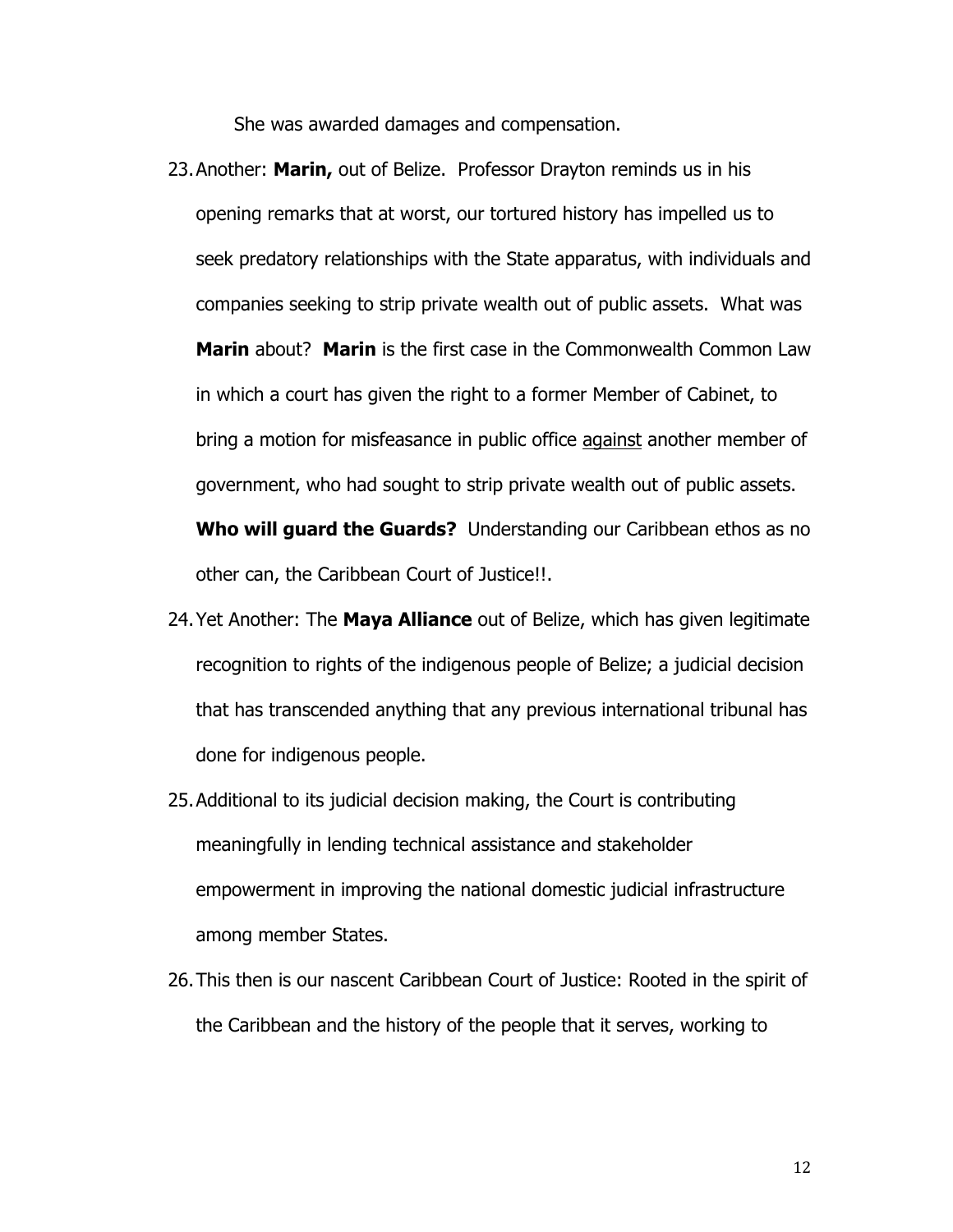develop a society in which the Rule of Law will sustain the rise of a Caribbean people, not their subjugation.

## **Conclusion**

27.Forgive me for my meandering. In the end I ask your leave, really, to make these three short points this evening.

> **One.** We are products of our history from which we must learn; part of the lesson is that we have not all, yet, shed the insecurities beaten into us and, are still carrying the manners of our long imprisonment. **Two**. The combined experiences of (other) New Voices tell us that we must have the courage, the confidence, the will and the tenacity, to rely on our intelligence, our creativity and our resources, all of which we have in abundance.

**Three**. The UWI and the Council of Legal Education, in the navelstring of their founding, have together,produced national leaders of many of our core institutions, including our Judiciary. We have come a long way, in a short time; there is, still, a long way to travel. We must be neither indifferent nor complacent. **We must be bold.** 

These two Institutions must commence a new conversation, with our other Caribbean Stakeholders. It is our duty to continue the vision for a Rule of Law framework which will give realization to those early